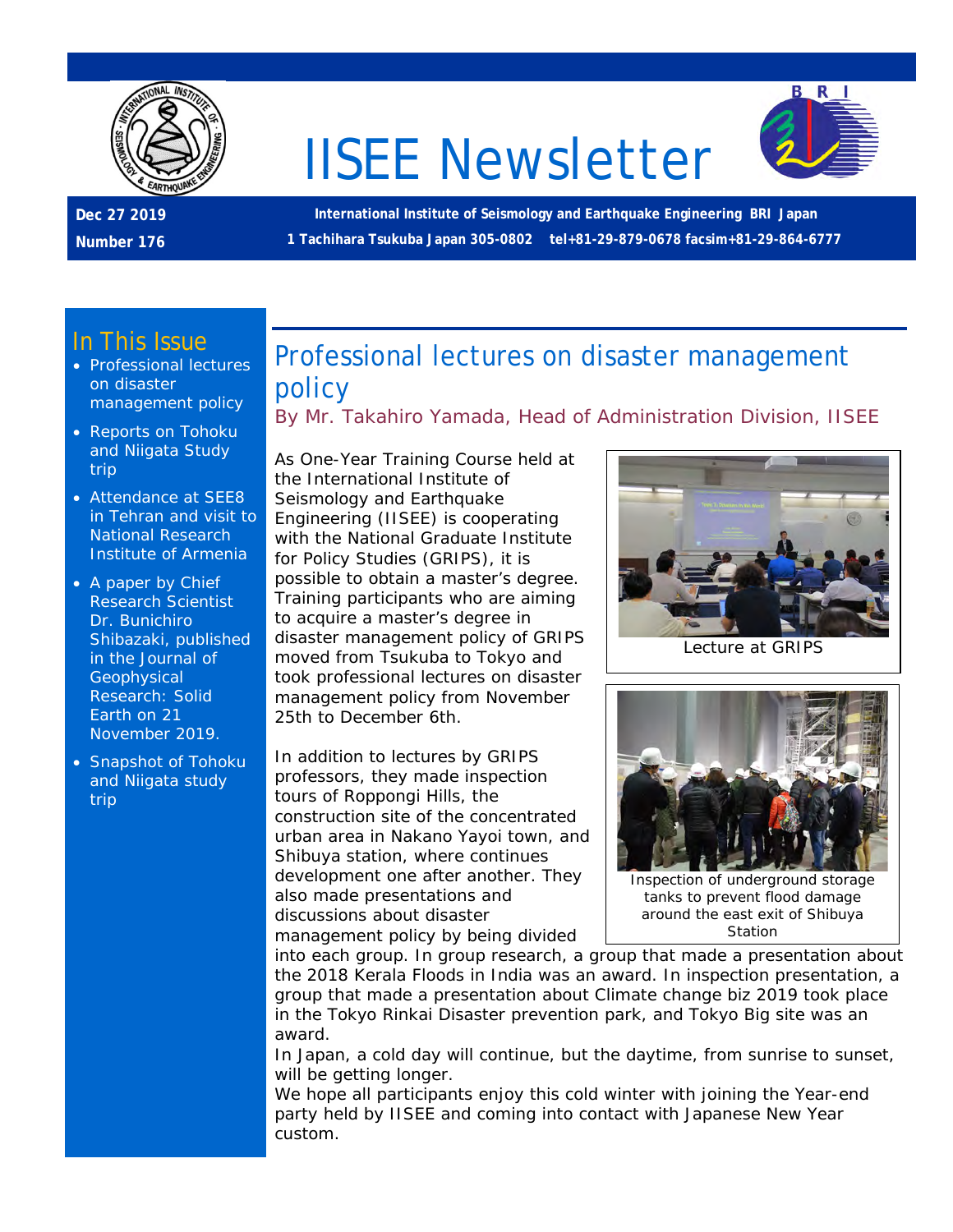#### Report on Tohoku and Niigata Study Trip By Mr. OCTANTYO Ardian Yudhi from Indonesia, Seismology course

On November 11th to 15th, 2019, participants of "2019/2020 JICA Seismology, Earthquake Engineering, and Tsunami Disaster Mitigation Course" went on a study trip to visit the affected area of 2011 Great East

## IISEE Net and **Training**

**[IISEENET](http://iisee.kenken.go.jp/net/)** [IISEE-UNESCO Lecture](http://iisee/lna/)  **[Note](http://iisee/lna/)** [IISEE E-learning](http://iisee/el/) [Synopsis Database](http://iisee/syndb/) [Bulletin Database](http://iisee/bltndb/)

Japan Earthquake in Tohoku region and 2004 Niigata Ken Chuetsu Earthquake in Niigata Prefecture. Having lectures outside the class during a vacation trip was an exciting experience. Learning about the devastating effects of the earthquake from

different perspectives between coastal and mountainous regions has widened our point of view. Countermeasures action, as well as recovery and reconstruction approachment due to these different types of damage, were other important notes for us.

The dedication of Japanese people was impressive where the government, private sector, community, and another society aspect like NGO could integratedly working together hand in hand to

recover from significant disasters. I believe that it is not easy to recover from such tragedies. Still, through the time of difficulties and sacrifices, Japan successfully heals and builds better preparedness towards disasters that may reoccur in the future.

This trip also gives us inspiration concerning the importance of educating the public, especially the younger generation, about earthquake hazards as straightforward and attractive as possible so that it can be easily understood



without ignoring the substances of earthquake hazards and causing excessive dread in the middle of the community.

**Earthquakes**

[The 2011 off the Pacific](http://iisee/special2/20110311tohoku.htm)  [coast of Tohoku](http://iisee/special2/20110311tohoku.htm)  **[Earthquake](http://iisee/special2/20110311tohoku.htm)** 

[Reports of Recent](http://iisee/quakes.htm)  **[Earthquakes](http://iisee/quakes.htm)** 

[Utsu Catalog](http://iisee/utsu/index_eng.html)

[Earthquake Catalog](http://iisee/eqcat/Top_page_en.htm)

Sendai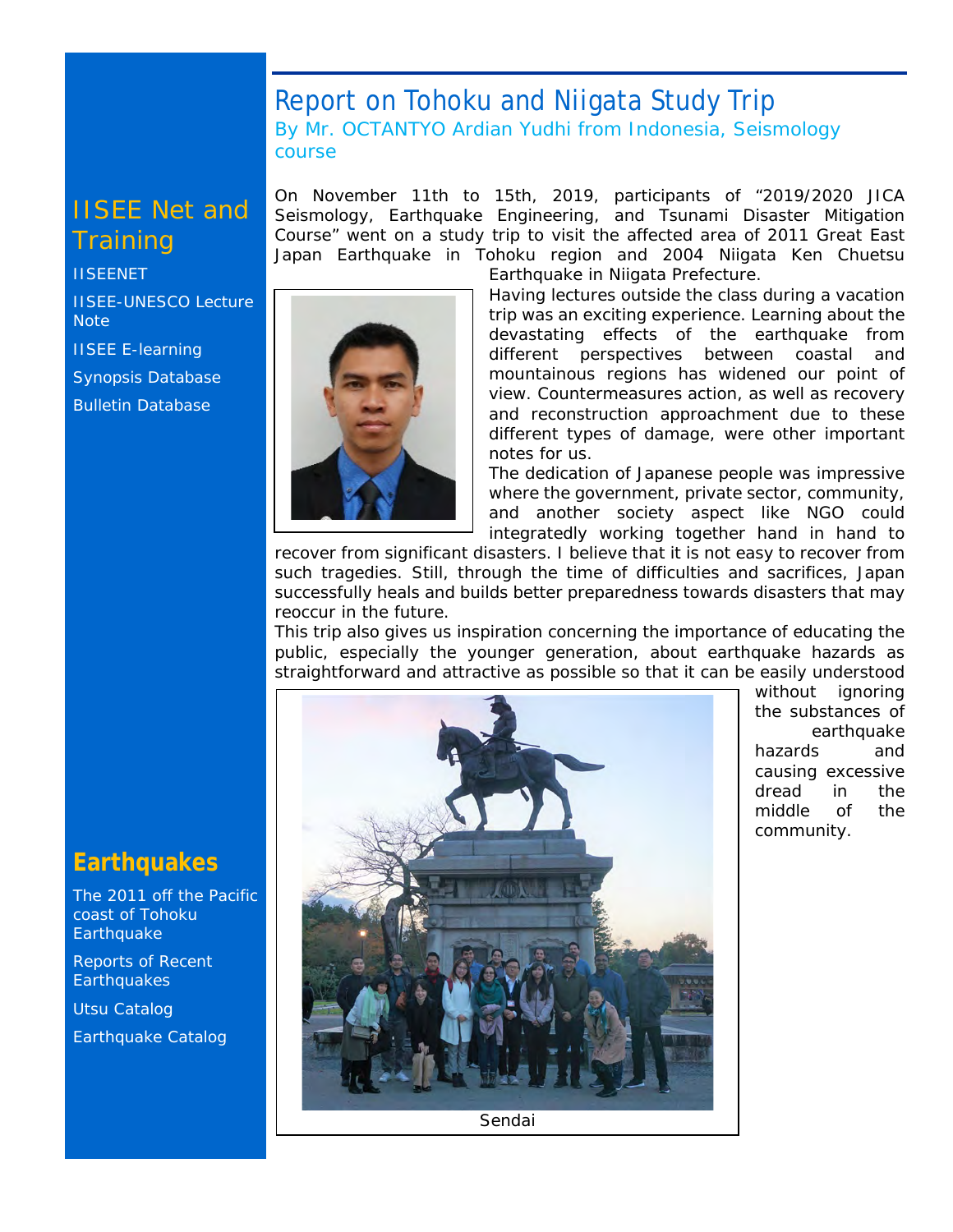#### By Mr. DALAIJARGAL Lkhagvadorj from Mongolia, Seismology **Course**

11-15 November 2019, All of the course participants visited Miyagi and Niigata prefecture to observe the consequences of the tsunami and earthquake. The Tohoku region suffered from devastating damages during,

> and after the event, which was a gigantic earthquake in Japanese history, on March 11, 2011. In Ishinomaki city and Arahama village area, the process of the reconstruction already been in full swing, even though it hasn't been for a long time since the event.

> During this study trip, the lecturers we met were victims survivors of such a destructive event. They share their valuable experiences from disaster with the next generations, contribute their effort to the society with their community center as well. I am so delighted that we took worthful lessons from them.

Moreover, we saw plenty of newly built

evacuation centers equipped with advanced technologies in tsunamiaffected areas. As well as, at Tohoku University, experiencing virtual earth was the most exciting, and we traveled across the simulated earth and went beneath the own countries. It was so impressed that we could see the subduction zones, hypocenters, active faults, and hot spots. In this trip, I acquired such useful approaches that can be implemented in my country to educate our further generation.

#### By Mr. DELGADO RODRIGUEZ Carlos Hugo from Mexico, Earthquake Engineering Course

This study trip is carried out in the prefectures of Miyagi and Niigata, Miyagi with damage from tsunamis and Niigata from earthquakes. Miyagi prefecture is located in the central part of Tohoku, facing the Pacific Ocean, and contains Sendai, the largest city of Tohoku.

The earthquake of March 11, 2011, of magnitude 9.0, It's sometimes called by different names like the 2011 Tōhoku earthquake, the Great Sendai Earthquake, the Great Tōhoku Earthquake, and the 3.11 earthquake.Most of the damages in Miyagi was by the tsunami, despite the antitsunami walls, no one could imagine the amount



of water that attacked the coast. In the prefecture of Niigata, on the other hand, the most considerable damage was caused by the unpredictable earthquake on October 23, 2004.

We visited places like Arahama Elementary School, Ishinomaki, 3.11 Memorial Hall and Yamakoshi District. The people who attended us explained their experiences kindly. Many of them were present at the catastrophic events, and there was a word that stood out among them "do not forget".



Enjoy Now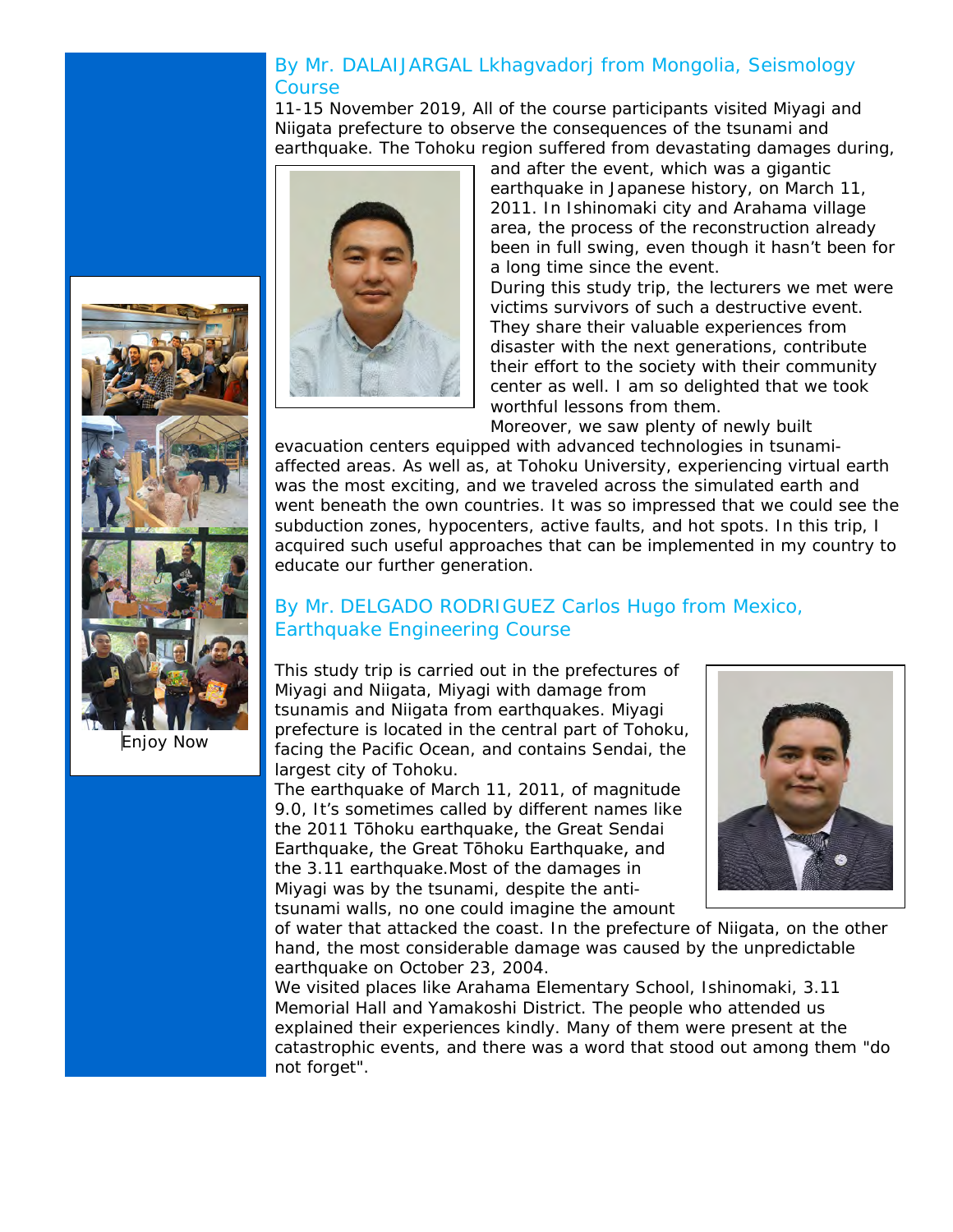

During this beautiful trip, I go with that keyword "do not forget" because you can be resilient and get back up, but if you forget the disasters that presented to you, you are condemned to repeat the predicaments. For these, I would like to thank JICA and



BRI-IISEE staff members for organizing this 5-day study trip, and I will not forget it.

#### By Ms. Nwet Nwet Yi from Myanmar, Earthquake Engineering Course

We took a study trip to Miyagi and Niigata Prefectures from 11th to 15th November in 2019. This trip was an excellent experience for us. The 2011 Great East Japan Earthquake and Tsunami happened in Miyagi, and the 2004 Chuestu Earthquake hit Niigata.

Those disasters caused massive damage to the cities and districts. People helped each other, and they cooperated to repair the things that were destroyed by disasters. Those actions are the best ways to survive from catastrophe. The government organized the agency for reconstruction and relocation. The rehabilitation



was conducted by the local communities and the agency. Now the places have recovered from disasters. We learned the disaster management policies and the countermeasures based on the lessons from the disasters. We saw a lot of memorial things which preserved as a memory of disasters for future generations. The people who survived the disasters are working in community centers and museums. They share their knowledge and experiences to the visitors. Their spirits and actions are full of nobility and dignity. They gave us the valuable messages that what we should prepare and how we evacuate from disaster.

I wish to show my appreciation to JICA and BRI-IISEE staff for allowing us to learn about the effects of two great earthquakes.

By Mr. GUTERRES JONES Felix Januario from Temor-Leste, Tsunami Disaster Mitigation Course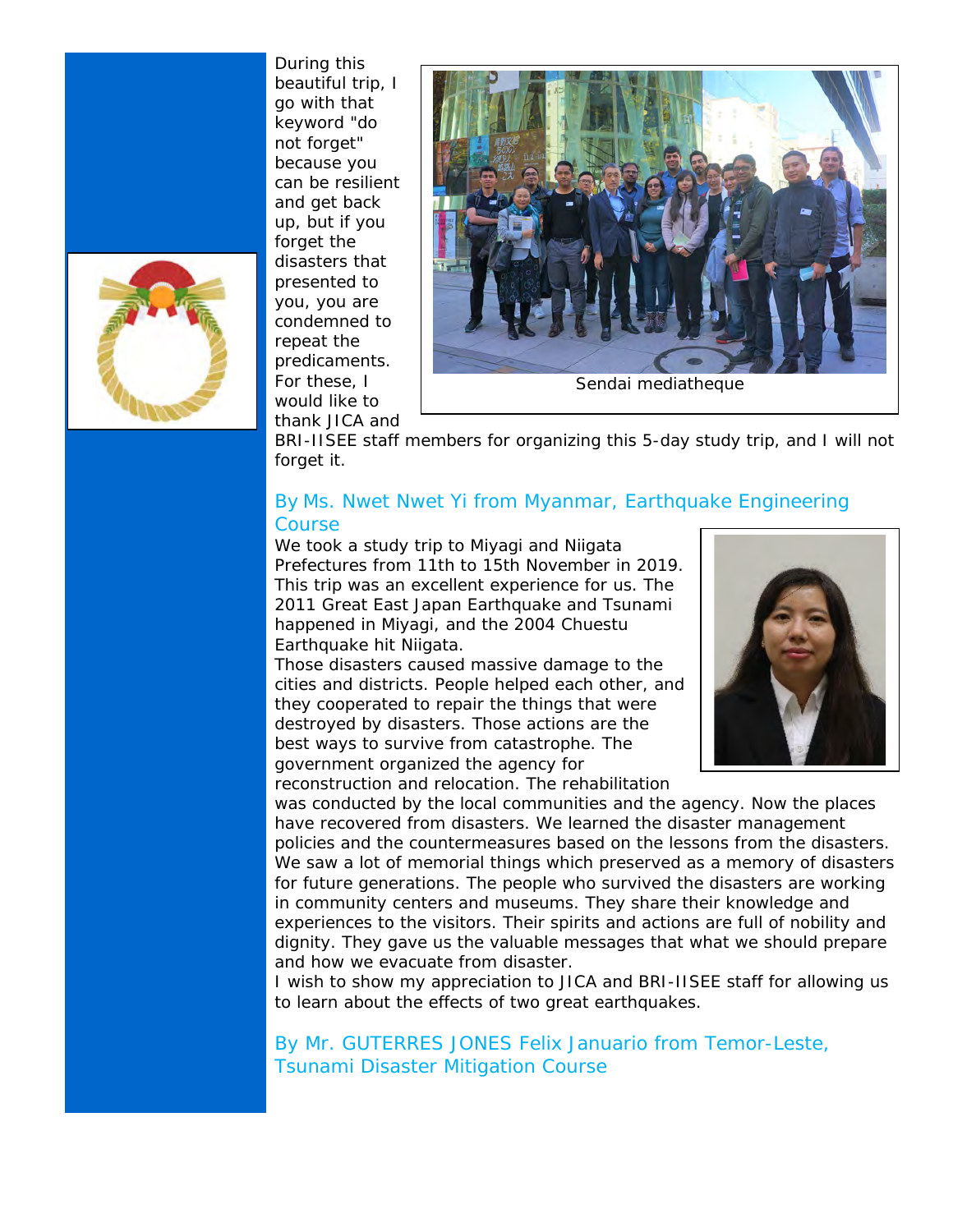

This is a Brief impression during a five-day visit to Tohoku District. It was an extraordinary experience and an honor for me. I saw with my own eyes the place where the disaster occurred, and I had a chance to talk to the victim and witnesses of the tragedy in Japanese history. The earthquake and tsunami that occurred in Tohoku District on 11th of March 2011, were the most devastating disaster in Japanese history. It wiped out the area along the Tohoku coast, and casualties of this disaster are more than eighteen thousand victims. The economic losses are also remarkable. The Japanese will never forget the disaster, and the next generation will always

remember it. It is a reminder for all of us always to be alert on an emergency, both earthquake and tsunami, that might come at any time. It is remarkable that only within eight years, the government and the community were able to recover from such a disaster. They worked together to rebuild the city which was affected by the earthquake and tsunami. Now there are safe area facilities for everyone, such as seawall construction with a maximum high exceeding the old wall, the higher level

## **Call for Papers**

IISEE Bulletin is now accepting submissions of papers for the seismology, earthquake engineering, and tsunami. Developing countries are targeted, but are not limited.

Your original papers will be reviewed by the editorial members and some experts.

NO submission fee is needed.

Try to challenge!!

of every road along the coastline, and secure evacuation sites. Also, the community willingly participates in tsunami-affected development. They are willing to be relocated to a safer place provided by the government. Tohoku earthquake and tsunami are references to Japan and lessons for the island countries which are facing to the sea



Matsushima

trenches and located in the active volcanic zone. It is a must to prioritize the safety of the community from any natural disaster.

## Attendance at SEE8 in Tehran and visit to National Research Institute of Armenia By Dr. Tatsuya Azuhata, Chief Research Engineer, IISEE

Iranian societies relating to seismology and earthquake engineering held the eighth International Conference of Seismology and Earthquake Engineering (SEE8) on November 11-13 in Tehran. In 2017, they had a big earthquake (Mw=7.3) in the western part of Iran. Therefore, lots of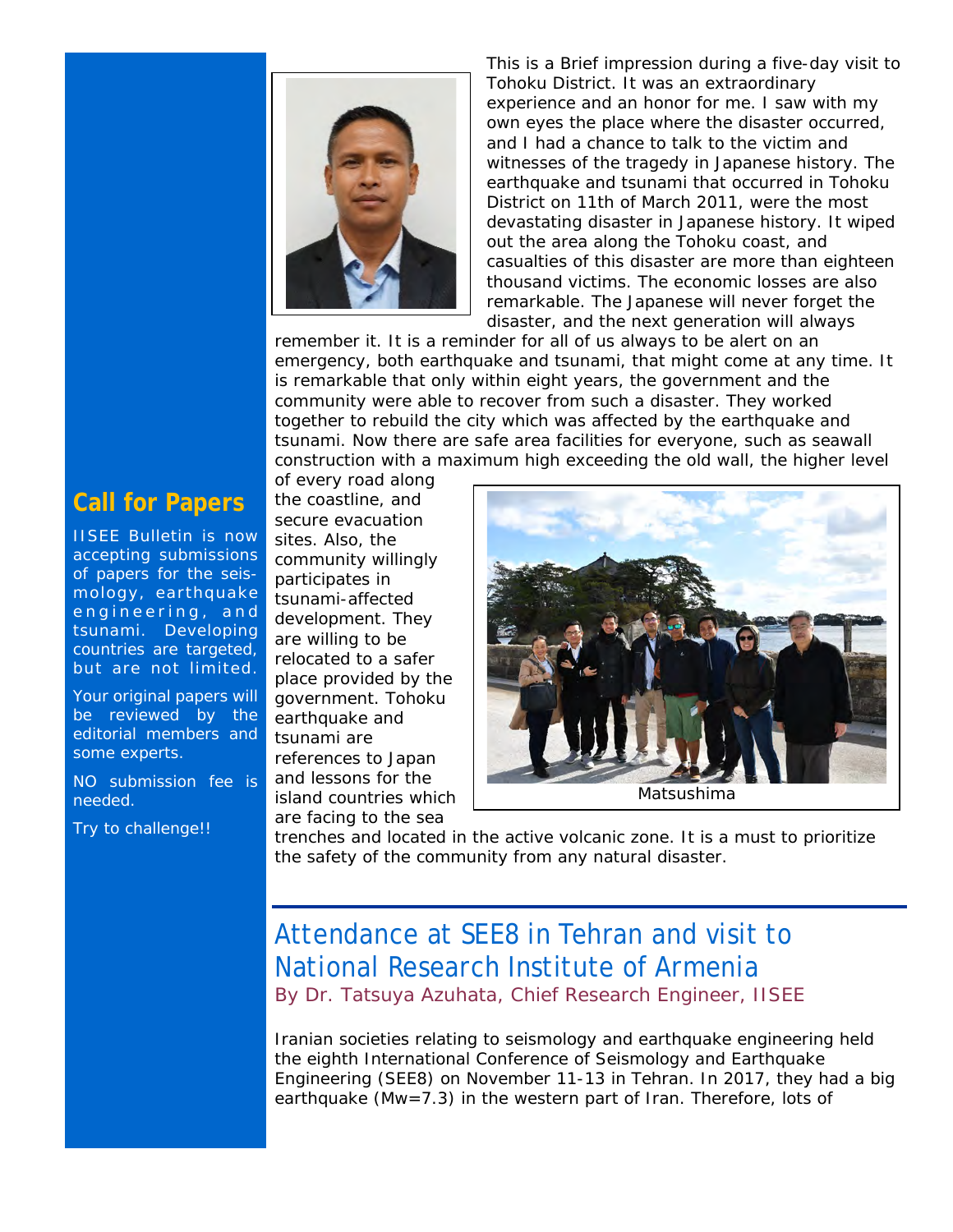### **Contact Us**

The IISEE Newsletter is intended to act as a gobetween for IISEE and ex-participants.

We encourage you to contribute a report and an article to this newsletter. Please let us know your current activities in your countries.

We also welcome your co-workers and friends to register our mailing list.

iiseenews@kenken.go.j

researchers presented their investigation results for this earthquake in addition to ordinal research topics at the conference.

I attended the special session for "Postdisaster Need Assessment and Early Recovery Planning" and introduced Japanese methods for a quick inspection and a damage classification of damaged buildings. These technologies are essential to prevent secondary seismic disasters and to promote the recovery process after earthquakes. In Iran, also, they have been carrying out researches on those, and issued the guideline after the 2017 Iran earthquake. I could know their advanced knowledge based on the experiences of earthquake disasters by attending the conference. I think such exchanging of knowledge and information is significant for each other to improve our disaster mitigation technologies.

After the SEE8, I went to Yerevan, the capital city of Armenia. I visited the



Presentation at the SEE8 in Tehran



External Appearance of the NSSP in Yerevan

Earthquake Engineering Center of National Survey for Seismic Protection (NSSP) and introduced the training program of the IISEE. Also, I exchanged recent information on earthquake engineering and discussed it with Armenian researches of the NSSP. I think that we could build a dense human network between the NSSP and the IISEE due to this visit.

A paper by Chief Research Scientist Dr. Bunichiro Shibazaki, published in the *Journal of Geophysical Research: Solid Earth* on 21 November 2019.

#### By Dr. Bunichiro Shibazaki, Chief Research Scientist, IISEE

Chief Research Scientist Dr. Bunichiro Shibazaki published a paper on slow slip events in the Hikurangi subduction zone in New Zealand in the *Journal of Geophysical Research: Solid Earth,* on 21 November 2019. Recently, various slow earthquakes have been discovered worldwide, including slow slips and low-frequency earthquakes along subduction zones. This paper investigated the interaction between slow slip events and large earthquakes. Please inform Dr. Shibazaki [\(bshiba@kenken.go.jp\)](mailto:bshiba@kenken.go.jp) if you are interested in this work.

Shibazaki, B., Wallace, L. M., Kaneko, Y., Hamling, I., Ito, Y., & Matsuzawa, T. (2019). Three - dimensional modeling of spontaneous and triggered slow - slip events at the Hikurangi subduction zone, New Zealand. Journal of Geophysical Research: Solid Earth, 124. <https://doi.org/10.1029/2019JB018190>

## Back Numbers

[http://iisee.kenken.go.jp/](http://iisee.kenken.go.jp/nldb/) [nldb/](http://iisee.kenken.go.jp/nldb/)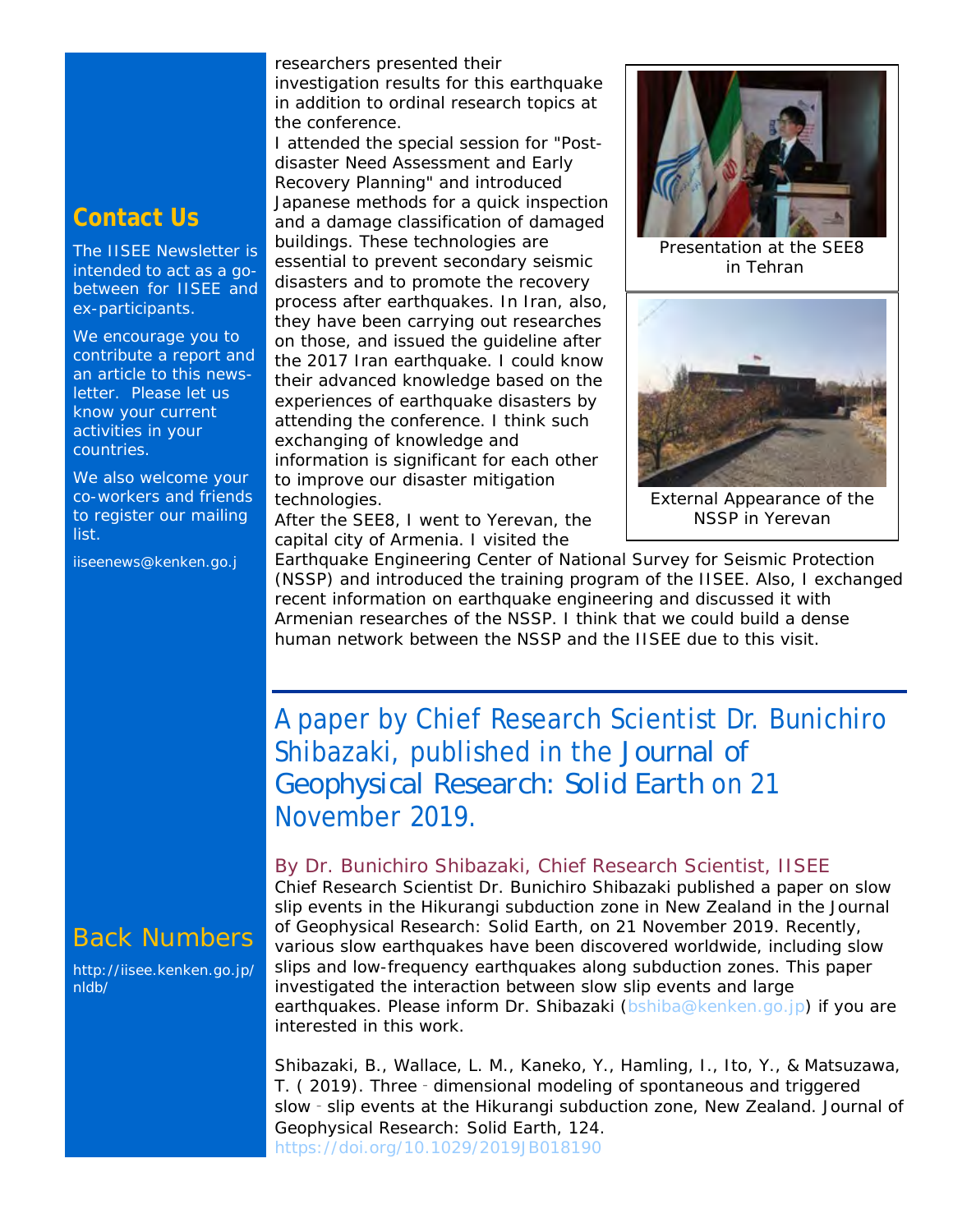## Snapshot of Tohoku and Niigata Study Trip



Ruins of the Great East Japan Earthquake: Sendai Arahama Elementary School [https://www.city.sendai.jp/kankyo/shisetsu/documents/mitsuori\\_arahamasyo\\_2.pdf](https://www.city.sendai.jp/kankyo/shisetsu/documents/mitsuori_arahamasyo_2.pdf)

Miyagi Reconstruction Agency: <http://www.reconstruction.go.jp/english/>

Sendai Mediatheque: https://www.smt.jp/en/about/

International Research Institute of Disaster Science:<http://irides.tohoku.ac.jp/eng/>